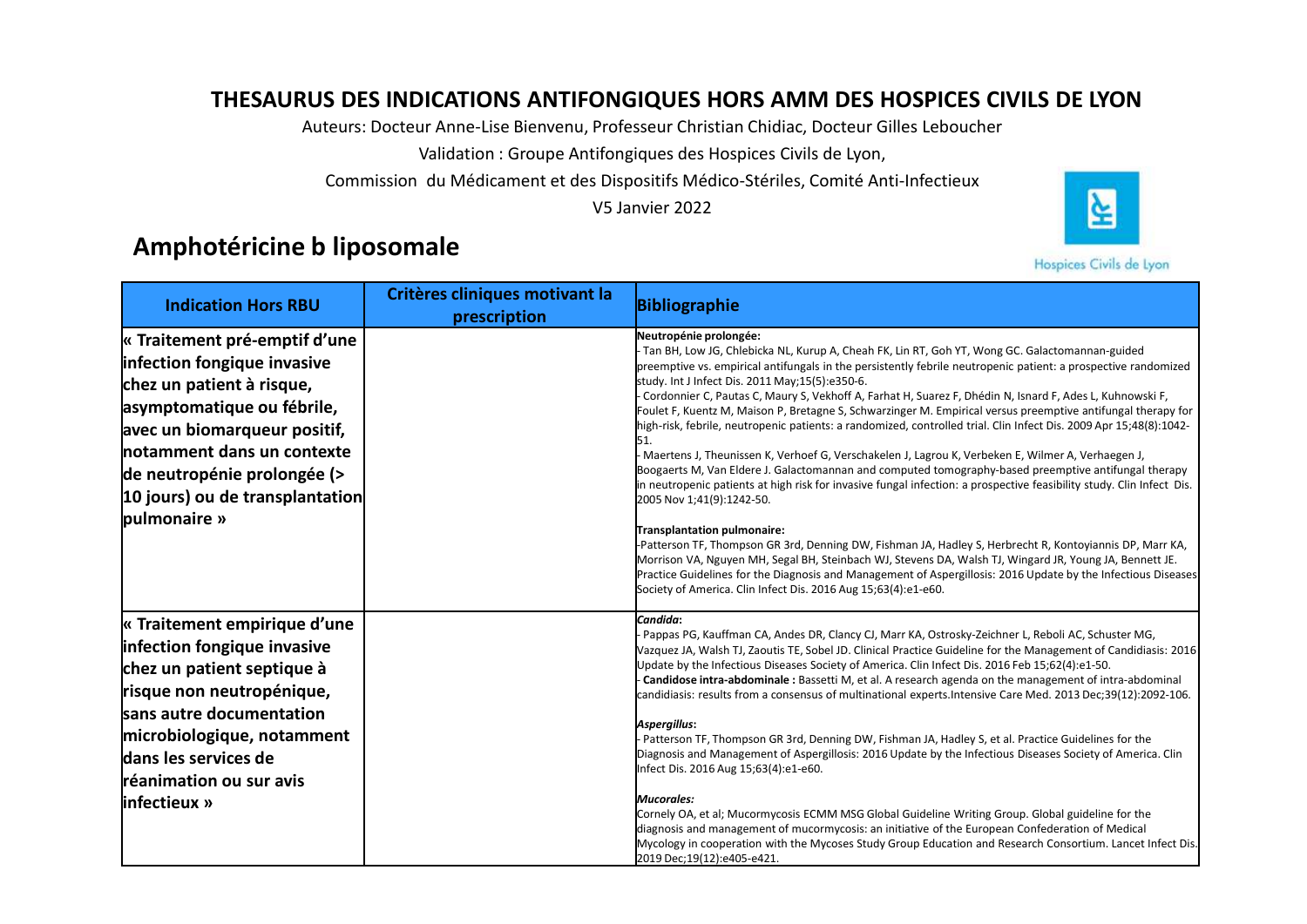

| THESAURUS DES INDICATIONS ANTIFONGIQUES HORS AMM<br>Groupe Antifongiques - Comedims - CAI - V5 Janvier 2022<br>Amphotéricine b liposomale (suite)                           |                                                | 실<br>Hospices Civils de Lyon                                                                                                                                                                                                                                                                                                                                                                                                                                                                                                                                                                                                                                                                                                                                                                                                                                                                                                                                                                                                                                                                                                                                                                                                                                                                                                                                                                                                                                                                                                                                                                                                                                                                                                                                                                                                                                                                                                                                                                                                                                                                                                                                                                                                                                                                                                                                                                                                                                                                                                                                                                                                                                 |
|-----------------------------------------------------------------------------------------------------------------------------------------------------------------------------|------------------------------------------------|--------------------------------------------------------------------------------------------------------------------------------------------------------------------------------------------------------------------------------------------------------------------------------------------------------------------------------------------------------------------------------------------------------------------------------------------------------------------------------------------------------------------------------------------------------------------------------------------------------------------------------------------------------------------------------------------------------------------------------------------------------------------------------------------------------------------------------------------------------------------------------------------------------------------------------------------------------------------------------------------------------------------------------------------------------------------------------------------------------------------------------------------------------------------------------------------------------------------------------------------------------------------------------------------------------------------------------------------------------------------------------------------------------------------------------------------------------------------------------------------------------------------------------------------------------------------------------------------------------------------------------------------------------------------------------------------------------------------------------------------------------------------------------------------------------------------------------------------------------------------------------------------------------------------------------------------------------------------------------------------------------------------------------------------------------------------------------------------------------------------------------------------------------------------------------------------------------------------------------------------------------------------------------------------------------------------------------------------------------------------------------------------------------------------------------------------------------------------------------------------------------------------------------------------------------------------------------------------------------------------------------------------------------------|
| <b>Indication Hors RBU</b>                                                                                                                                                  | Critères cliniques motivant la<br>prescription | <b>Bibliographie</b>                                                                                                                                                                                                                                                                                                                                                                                                                                                                                                                                                                                                                                                                                                                                                                                                                                                                                                                                                                                                                                                                                                                                                                                                                                                                                                                                                                                                                                                                                                                                                                                                                                                                                                                                                                                                                                                                                                                                                                                                                                                                                                                                                                                                                                                                                                                                                                                                                                                                                                                                                                                                                                         |
| « Traitement d'une IFI due à<br>un champignon filamenteux<br>ou à une levure, rare ou<br>résistant ou sur matériel,<br>compris dans le spectre<br>d'action de la molécule » |                                                | Levures rares:<br>Chen SC, Perfect J, Colombo AL, Cornely OA, Groll AH, et al. Global guideline for the diagnosis and<br>management of rare yeast infections: an initiative of the ECMM in cooperation with ISHAM and ASM.<br>Lancet Infect Dis. 2021 Dec; 21(12): e375-e386.<br>Phaeohyphomycoses:<br>Chowdhary A, Meis JF, Guarro J, de Hoog GS, Kathuria S, Arendrup MC, Arikan-Akdagli S, Akova M,<br>Boekhout T, Caira M, Guinea J, Chakrabarti A, Dannaoui E, van Diepeningen A, Freiberger T, Groll AH,<br>Hope WW, Johnson E, Lackner M, Lagrou K, Lanternier F, Lass-Flörl C, Lortholary O, Meletiadis J, Muñoz P,<br>Pagano L, Petrikkos G, Richardson MD, Roilides E, Skiada A, Tortorano AM, Ullmann AJ, Verweij PE,<br>Cornely OA, Cuenca-Estrella M; European Society of Clinical Microbiology and Infectious Diseases Fungal<br>Infection Study Group.; European Confederation of Medical Mycology. ESCMID and ECMM joint clinical<br>guidelines for the diagnosis and management of systemic phaeohyphomycosis: diseases caused by black<br>fungi. Clin Microbiol Infect. 2014 Apr;20 Suppl 3:47-75.<br>Rare moulds:<br>Hoenigl M, Salmanton-García J, Walsh TJ, Nucci M, Neoh CF, Jenks JD, Lackner M, Sprute R, Al-Hatmi<br>AMS, Bassetti M, Carlesse F, Freiberger T, Koehler P, Lehrnbecher T, Kumar A, Prattes J, Richardson M,<br>Revankar S, Slavin MA, Stemler J, Spiess B, Taj-Aldeen SJ, Warris A, Woo PCY, Young JH, Albus K, Arenz D,<br>Arsic-Arsenijevic V, Bouchara JP, Chinniah TR, Chowdhary A, de Hoog GS, Dimopoulos G, Duarte RF,<br>Hamal P, Meis JF, Mfinanga S, Queiroz-Telles F, Patterson TF, Rahav G, Rogers TR, Rotstein C,<br>Wahyuningsih R, Seidel D, Cornely OA. Global guideline for the diagnosis and management of rare mould<br>infections: an initiative of the European Confederation of Medical Mycology in cooperation with the<br>International Society for Human and Animal Mycology and the American Society for Microbiology. Lancet<br>Infect Dis. 2021 Aug; 21(8): e246-e257.<br>Mucormycoses:<br>Cornely OA, Alastruey-Izquierdo A, Arenz D, Chen SCA, Dannaoui E, Hochhegger B, et al; Mucormycosis<br>ECMM MSG Global Guideline Writing Group. Global guideline for the diagnosis and management of<br>mucormycosis: an initiative of the European Confederation of Medical Mycology in cooperation with the<br>Mycoses Study Group Education and Research Consortium. Lancet Infect Dis. 2019 Dec;19(12):e405-e421.<br>Endophtalmie: Bae JH, Lee SC. Intravitreal liposomal amphotericin B for treatment of endogenous<br>candida endophthalmitis. Jpn J Ophthalmol. 2015 Sep;59(5):346-52. |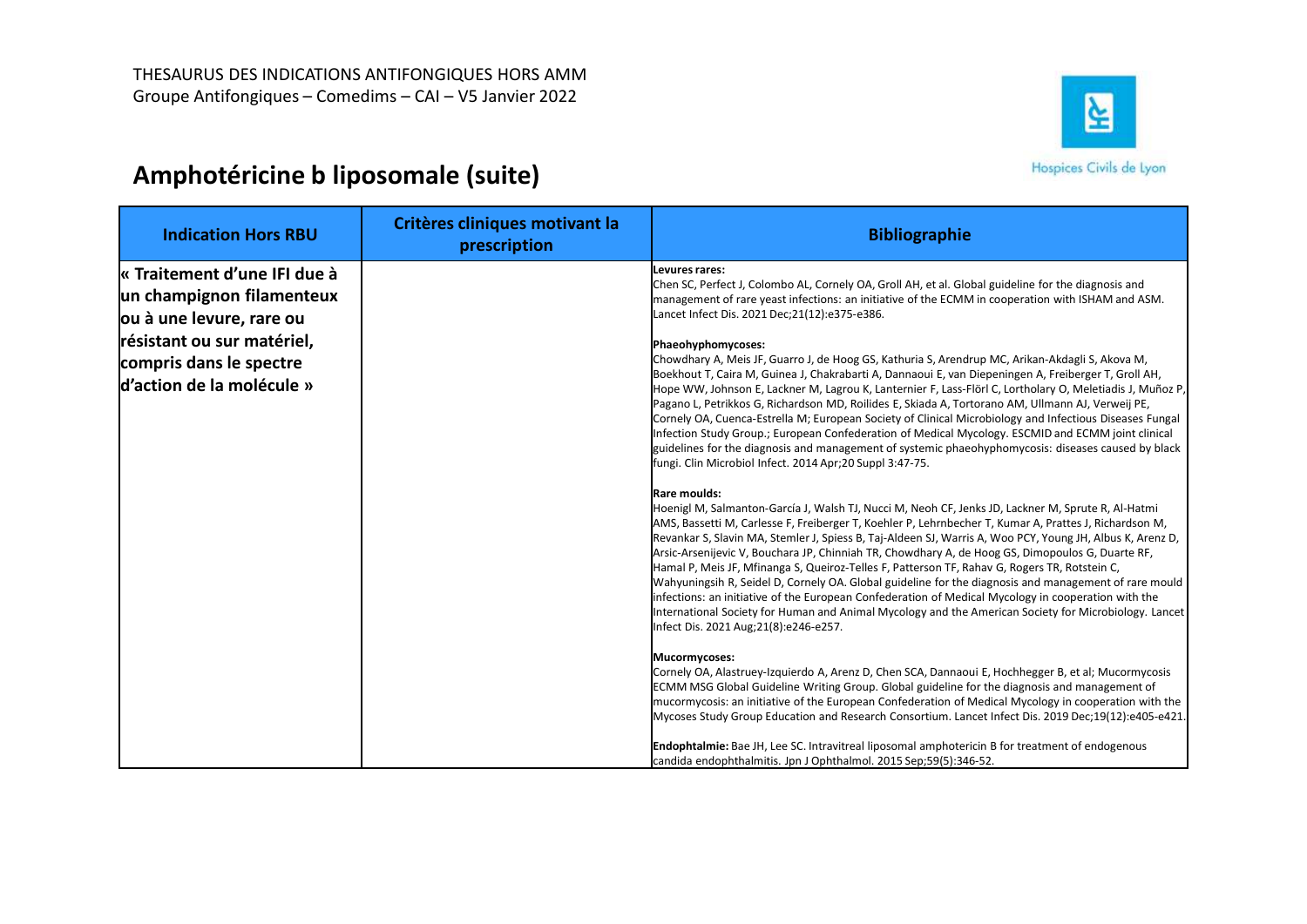# Caspofungine



|                                                                                                                                                                                                                                                                         | Groupe Antifongiques - Comedims - CAI - V5 Janvier 2022                                                                                                                                                                                                                                                                                                                                                                          | 실                                                                                                                                                                                                                                                                                                                                                                                                                                                                                                                                                                                                                                                                                                                                                                                                                                                                                                                                                                                                                                                                                                                                                                                                                                                                                                                                                                                                                                                                              |  |
|-------------------------------------------------------------------------------------------------------------------------------------------------------------------------------------------------------------------------------------------------------------------------|----------------------------------------------------------------------------------------------------------------------------------------------------------------------------------------------------------------------------------------------------------------------------------------------------------------------------------------------------------------------------------------------------------------------------------|--------------------------------------------------------------------------------------------------------------------------------------------------------------------------------------------------------------------------------------------------------------------------------------------------------------------------------------------------------------------------------------------------------------------------------------------------------------------------------------------------------------------------------------------------------------------------------------------------------------------------------------------------------------------------------------------------------------------------------------------------------------------------------------------------------------------------------------------------------------------------------------------------------------------------------------------------------------------------------------------------------------------------------------------------------------------------------------------------------------------------------------------------------------------------------------------------------------------------------------------------------------------------------------------------------------------------------------------------------------------------------------------------------------------------------------------------------------------------------|--|
| Caspofungine                                                                                                                                                                                                                                                            |                                                                                                                                                                                                                                                                                                                                                                                                                                  | Hospices Civils de Lyon                                                                                                                                                                                                                                                                                                                                                                                                                                                                                                                                                                                                                                                                                                                                                                                                                                                                                                                                                                                                                                                                                                                                                                                                                                                                                                                                                                                                                                                        |  |
| <b>Indication Hors RBU</b>                                                                                                                                                                                                                                              | Critères cliniques motivant la prescription                                                                                                                                                                                                                                                                                                                                                                                      | <b>Bibliographie</b>                                                                                                                                                                                                                                                                                                                                                                                                                                                                                                                                                                                                                                                                                                                                                                                                                                                                                                                                                                                                                                                                                                                                                                                                                                                                                                                                                                                                                                                           |  |
| « Prophylaxie de l'aspergillose<br>pulmonaire invasive chez les<br>cas par cas chez des patients à<br>risque**, notamment dans un<br>contexte de travaux »                                                                                                              | ** There are other high-risk patients, such as those with refractory<br>leukemia, those with solid tumors, other SOT recipients, those<br>receiving corticosteroid therapy, those with liver failure, those with<br>patients greffés du poumon ou au COPD with progressive infiltrates despite antibiotics, and critically ill<br>patients in whom empiric therapy may be warranted on a case-by-<br>case basis (IDSA, CID 2016) | Neutropénie prolongée et transplantation non pulmonaire : Patterson TF, Thompson GR<br>3rd, Denning DW, Fishman JA, Hadley S, Herbrecht R, Kontoyiannis DP, Marr KA, Morrison<br>VA, Nguyen MH, Segal BH, Steinbach WJ, Stevens DA, Walsh TJ, Wingard JR, Young JA,<br>Bennett JE. Practice Guidelines for the Diagnosis and Management of Aspergillosis: 2016<br>Update by the Infectious Diseases Society of America. Clin Infect Dis. 2016 Aug 15;63(4):e1<br>e60.<br>Transplantation hépatique :<br>- Husain S, Camargo JF. Invasive Aspergillosis in solid-organ transplant recipients:<br>Guidelines from the American Society of Transplantation Infectious Diseases Community<br>of Practice. Clin Transplant. 2019 Mar 21:e13544.<br>- Fortún J, Muriel A, Martín-Dávila P, Montejo M, Len O, Torre-Cisneros J, Carratalá J,<br>Muñoz P, Fariñas C, Moreno A, Fresco G, Goikoetxea J, Gavaldá J, Pozo JC, Bodro M, Vena<br>A, Casafont F, Cervera C, Silva JT, Aguado JM; Grupo de Estudio de Infección en Pacientes<br>Trasplantados-Grupo de Estudio de Micología Médica (Sociedad Española de<br>Enfermedades Infecciosas y Microbiología Clínica), and Red Española de Investigación er<br>Patología Infecciosa. Caspofungin versus fluconazole as prophylaxis of invasive fungal<br>infection in high-risk liver transplantation recipients: A propensity score analysis. Liver<br>Transpl. 2016 Apr;22(4):427-35.                                               |  |
| « Traitement pré-emptif d'une<br>infection fongique invasive chez<br>un patient à risque,<br>asymptomatique ou fébrile, avec<br>un biomarqueur positif,<br>notamment dans un contexte de<br>neutropénie prolongée (> 10<br>jours) ou de transplantation<br>pulmonaire » |                                                                                                                                                                                                                                                                                                                                                                                                                                  | Neutropénie prolongée:<br>F Cordonnier C, Pautas C, Maury S, Vekhoff A, Farhat H, Suarez F, Dhédin N, Isnard F, Ades<br>L, Kuhnowski F, Foulet F, Kuentz M, Maison P, Bretagne S, Schwarzinger M. Empirical<br>versus preemptive antifungal therapy for high-risk, febrile, neutropenic patients: a<br>randomized, controlled trial. Clin Infect Dis. 2009 Apr 15;48(8):1042-51.<br>F Tan BH, Low JG, Chlebicka NL, Kurup A, Cheah FK, Lin RT, Goh YT, Wong GC.<br>Galactomannan-guided preemptive vs. empirical antifungals in the persistently febrile<br>neutropenic patient: a prospective randomized study. Int J Infect Dis. 2011<br>May;15(5):e350-6.<br>- Maertens J, Theunissen K, Verhoef G, Verschakelen J, Lagrou K, Verbeken E, Wilmer A,<br>Verhaegen J, Boogaerts M, Van Eldere J. Galactomannan and computed tomography-<br>based preemptive antifungal therapy in neutropenic patients at high risk for invasive<br>fungal infection: a prospective feasibility study. Clin Infect Dis. 2005 Nov 1;41(9):1242-50.<br>Transplantation pulmonaire:<br>-Patterson TF, Thompson GR 3rd, Denning DW, Fishman JA, Hadley S, Herbrecht R,<br>Kontoyiannis DP, Marr KA, Morrison VA, Nguyen MH, Segal BH, Steinbach WJ, Stevens DA,<br>Walsh TJ, Wingard JR, Young JA, Bennett JE. Practice Guidelines for the Diagnosis and<br>Management of Aspergillosis: 2016 Update by the Infectious Diseases Society of America.<br>Clin Infect Dis. 2016 Aug 15;63(4):e1-e60. |  |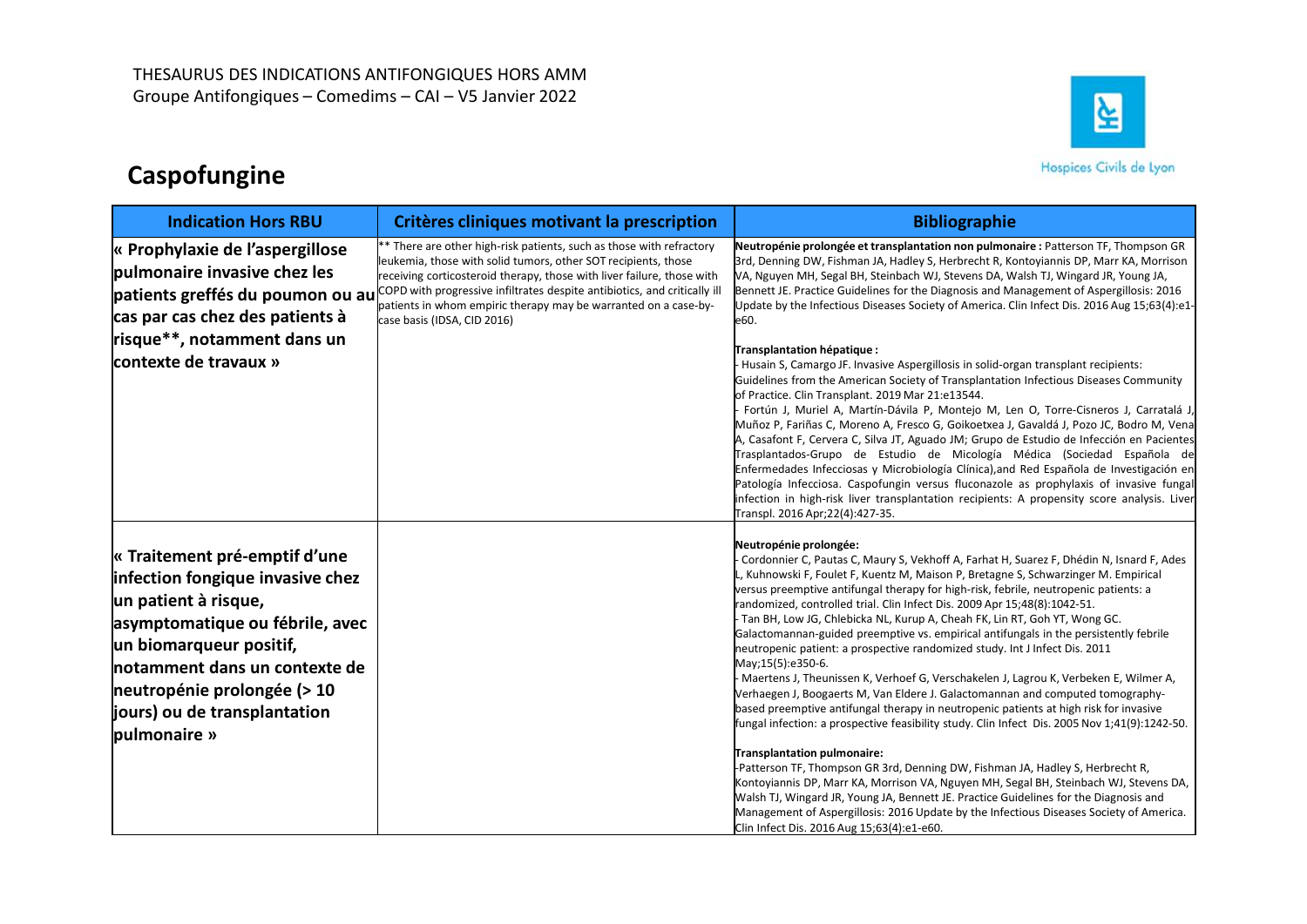

| Caspofungine (suite)                 |                           | ≩<br>Groupe Antifongiques - Comedims - CAI - V5 Janvier 2022<br>Hospices Civils de Lyon                                                                                                                                                                 |
|--------------------------------------|---------------------------|---------------------------------------------------------------------------------------------------------------------------------------------------------------------------------------------------------------------------------------------------------|
|                                      | <b>Critères cliniques</b> |                                                                                                                                                                                                                                                         |
| <b>Indication Hors RBU</b>           | motivant la               | <b>Bibliographie</b>                                                                                                                                                                                                                                    |
|                                      | prescription              |                                                                                                                                                                                                                                                         |
| « Traitement empirique d'une         |                           | Candida:<br>- Aslam S, Rotstein C; AST Infectious Disease Community of Practice. Candida infections in solid organ transplantation:                                                                                                                     |
| infection fongique invasive chez un  |                           | Guidelines from the American Society of Transplantation Infectious Diseases Community of Practice. Clin Transplant. 2019 Jun                                                                                                                            |
| patient septique à risque non        |                           | 2:e13623.<br>- Pappas PG, Kauffman CA, Andes DR, Clancy CJ, Marr KA, Ostrosky-Zeichner L, Reboli AC, Schuster MG, Vazquez JA, Walsh TJ,                                                                                                                 |
| neutropénique, sans autre            |                           | Zaoutis TE, Sobel JD. Clinical Practice Guideline for the Management of Candidiasis: 2016 Update by the Infectious Diseases                                                                                                                             |
| documentation microbiologique,       |                           | Society of America. Clin Infect Dis. 2016 Feb 15;62(4):e1-50.<br>- Bassetti M, Marchetti M, Chakrabarti A, Colizza S, Garnacho-Montero J, Kett DH, Munoz P, Cristini F, Andoniadou A, Viale P,                                                          |
| notamment dans les services de       |                           | Rocca GD, Roilides E, Sganga G, Walsh TJ, Tascini C, Tumbarello M, Menichetti F, Righi E, Eckmann C, Viscoli C, Shorr AF, Leroy                                                                                                                         |
| réanimation ou sur avis infectieux » |                           | O, Petrikos G, De Rosa FG. A research agenda on the management of intra-abdominal candidiasis: results from a consensus of<br>multinational experts. Intensive Care Med. 2013 Dec; 39(12): 2092-106. doi: 10.1007/s00134-013-3109-3.                    |
|                                      |                           | Aspergillus:                                                                                                                                                                                                                                            |
|                                      |                           | - Warris A, Lehrnbecher T, Roilides E, Castagnola E, Brüggemann RJM, Groll AH. ESCMID-ECMM guideline: diagnosis and<br>management of invasive aspergillosis in neonates and children. Clin Microbiol Infect. 2019 Sep;25(9):1096-1113.                  |
|                                      |                           | -<br> - Patterson TF, Thompson GR 3rd, Denning DW, Fishman JA, Hadley S, Herbrecht R, Kontoyiannis DP, Marr KA, Morrison VA,                                                                                                                            |
|                                      |                           | Nguyen MH, Segal BH, Steinbach WJ, Stevens DA, Walsh TJ, Wingard JR, Young JA, Bennett JE. Practice Guidelines for the                                                                                                                                  |
|                                      |                           | Diagnosis and Management of Aspergillosis: 2016 Update by the Infectious Diseases Society of America. Clin Infect Dis. 2016<br>Aug 15;63(4):e1-e60.                                                                                                     |
| « Traitement d'une IFI due à un      |                           | Levures rares:                                                                                                                                                                                                                                          |
| champignon filamenteux ou à une      |                           | Chen SC, Perfect J, Colombo AL, Cornely OA, Groll AH, et al. Global guideline for the diagnosis and management of rare yeast<br>infections: an initiative of the ECMM in cooperation with ISHAM and ASM. Lancet Infect Dis. 2021 Dec;21(12):e375-e386.  |
| levure, rare ou résistant ou sur     |                           | Phaeohyphomycoses:                                                                                                                                                                                                                                      |
| matériel, compris dans le spectre    |                           | Chowdhary A, Meis JF, Guarro J, de Hoog GS, Kathuria S, Arendrup MC, Arikan-Akdagli S, Akova M, Boekhout T, Caira M,                                                                                                                                    |
| d'action de la molécule »            |                           | Guinea J, Chakrabarti A, Dannaoui E, van Diepeningen A, Freiberger T, Groll AH, Hope WW, Johnson E, Lackner M, Lagrou K,                                                                                                                                |
|                                      |                           | Lanternier F, Lass-Flörl C, Lortholary O, Meletiadis J, Muñoz P, Pagano L, Petrikkos G, Richardson MD, Roilides E, Skiada A,<br>Tortorano AM, Ullmann AJ, Verweij PE, Cornely OA, Cuenca-Estrella M; European Society of Clinical Microbiology and      |
|                                      |                           | Infectious Diseases Fungal Infection Study Group.; European Confederation of Medical Mycology. ESCMID and ECMM joint                                                                                                                                    |
|                                      |                           | clinical guidelines for the diagnosis and management of systemic phaeohyphomycosis: diseases caused by black fungi. Clin<br>Microbiol Infect. 2014 Apr;20 Suppl 3:47-75.                                                                                |
|                                      |                           |                                                                                                                                                                                                                                                         |
|                                      |                           | Rare moulds:<br>Hoenigl M, Salmanton-García J, Walsh TJ, Nucci M, Neoh CF, Jenks JD, Lackner M, Sprute R, Al-Hatmi AMS, Bassetti M, Carlesse                                                                                                            |
|                                      |                           | F, Freiberger T, Koehler P, Lehrnbecher T, Kumar A, Prattes J, Richardson M, Revankar S, Slavin MA, Stemler J, Spiess B, Taj-                                                                                                                           |
|                                      |                           | Aldeen SJ, Warris A, Woo PCY, Young JH, Albus K, Arenz D, Arsic-Arsenijevic V, Bouchara JP, Chinniah TR, Chowdhary A, de                                                                                                                                |
|                                      |                           | Hoog GS, Dimopoulos G, Duarte RF, Hamal P, Meis JF, Mfinanga S, Queiroz-Telles F, Patterson TF, Rahav G, Rogers TR, Rotstein<br>C, Wahyuningsih R, Seidel D, Cornely OA. Global guideline for the diagnosis and management of rare mould infections: an |
|                                      |                           | initiative of the European Confederation of Medical Mycology in cooperation with the International Society for Human and                                                                                                                                |
|                                      |                           | Animal Mycology and the American Society for Microbiology. Lancet Infect Dis. 2021 Aug;21(8):e246-e257.                                                                                                                                                 |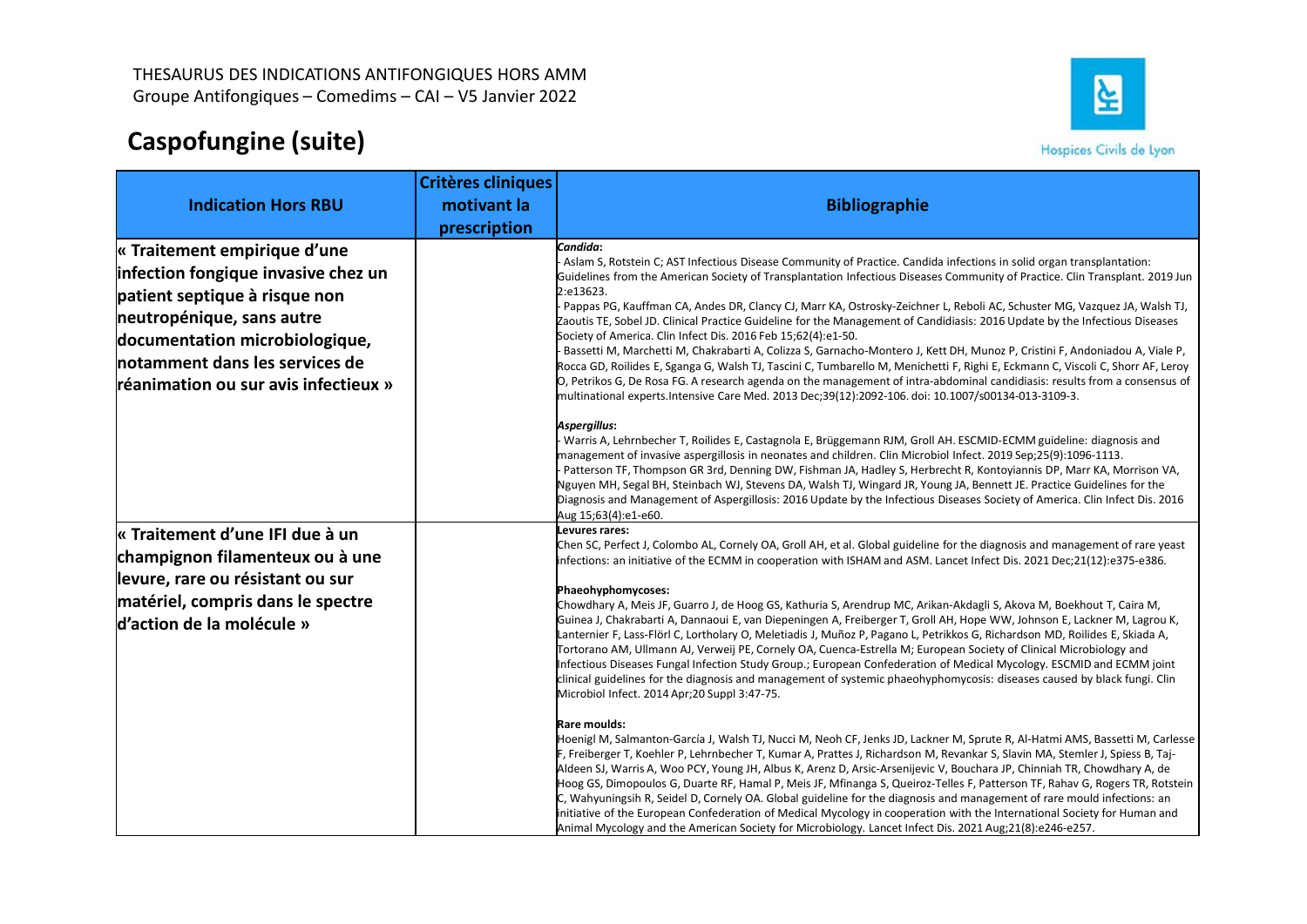

# Fluconazole

| THESAURUS DES INDICATIONS ANTIFONGIQUES HORS AMM<br>Groupe Antifongiques - Comedims - CAI - V5 Janvier 2022                                                                                               |                                                                                                                                                                            | 싴<br>Hospices Civils de Lyon                                                                                                                                                                                                                                                                                                                                                                                                                                                                                                                                                                                                                                                                                                                                                                                                                                                                                                                                                                                                                                                                                                                                                                                                                                                                                                                                                                                                                                  |
|-----------------------------------------------------------------------------------------------------------------------------------------------------------------------------------------------------------|----------------------------------------------------------------------------------------------------------------------------------------------------------------------------|---------------------------------------------------------------------------------------------------------------------------------------------------------------------------------------------------------------------------------------------------------------------------------------------------------------------------------------------------------------------------------------------------------------------------------------------------------------------------------------------------------------------------------------------------------------------------------------------------------------------------------------------------------------------------------------------------------------------------------------------------------------------------------------------------------------------------------------------------------------------------------------------------------------------------------------------------------------------------------------------------------------------------------------------------------------------------------------------------------------------------------------------------------------------------------------------------------------------------------------------------------------------------------------------------------------------------------------------------------------------------------------------------------------------------------------------------------------|
| <b>Fluconazole</b>                                                                                                                                                                                        |                                                                                                                                                                            |                                                                                                                                                                                                                                                                                                                                                                                                                                                                                                                                                                                                                                                                                                                                                                                                                                                                                                                                                                                                                                                                                                                                                                                                                                                                                                                                                                                                                                                               |
| <b>Indication Hors RBU</b>                                                                                                                                                                                | Critères cliniques motivant la prescription                                                                                                                                | <b>Bibliographie</b>                                                                                                                                                                                                                                                                                                                                                                                                                                                                                                                                                                                                                                                                                                                                                                                                                                                                                                                                                                                                                                                                                                                                                                                                                                                                                                                                                                                                                                          |
| « Prophylaxie de la candidose<br>notamment dans les services de<br>réanimation ou de transplantation<br>d'organe solide »                                                                                 | abdominal surgery, necrotizing pancreatitis, dialysis, parenteral                                                                                                          | Risk factors for development of invasive candidiasis include Aslam S, Rotstein C; AST Infectious Disease Community of Practice. Candida infections in solid<br>Candida colonization, severity of illness, exposure to broad-organ transplantation: Guidelines from the American Society of Transplantation Infectious<br><b>invasive chez un patient à risque*</b> , spectrum antibiotics, recent major surgery, particularly Diseases Community of Practice. Clin Transplant.2019 Jun 2:e13623.<br>nutrition, corticosteroids, and the use of CVCs (IDSA, CID 2016) Pappas PG, Kauffman CA, Andes DR, Clancy CJ, Marr KA, Ostrosky-Zeichner L, Reboli AC,<br>Schuster MG, Vazquez JA, Walsh TJ, Zaoutis TE, Sobel JD. Clinical Practice Guideline for the<br>Management of Candidiasis: 2016 Update by the Infectious Diseases Society of America. Clin<br>Infect<br>Dis.<br>2016<br>Feb<br>15;62(4):e1-50.<br>Cornely OA, Bassetti M, Calandra T, Garbino J, Kullberg BJ, Lortholary O, Meersseman W, Akova<br>M, Arendrup MC, Arikan-Akdagli S, Bille J, Castagnola E, Cuenca-Estrella M, Donnelly JP, Groll<br>AH, Herbrecht R, Hope WW, Jensen HE, Lass-Flörl C, Petrikkos G, Richardson MD, Roilides E<br>Verweij PE, Viscoli C, Ullmann AJ; ESCMID Fungal Infection Study Group. ESCMID* guideline for<br>the diagnosis and management of Candida diseases 2012: non-neutropenic adult patients. Clin<br>Microbiol Infect. 2012 Dec; 18 Suppl 7:19-37. |
| « Traitement pré-emptif de la<br>$\alpha$ risque*, asymptomatique ou<br>fébrile, avec un biomarqueur<br>positif, notamment dans les<br>services de réanimation ou de<br>transplantation d'organe solide » | abdominal surgery, necrotizing pancreatitis, dialysis, parenteral Infect Dis. 2016 Feb 15;62(4):e1-50.<br>nutrition, corticosteroids, and the use of CVCs (IDSA, CID 2016) | Risk factors for development of invasive candidiasis include Pappas PG, Kauffman CA, Andes DR, Clancy CJ, Marr KA, Ostrosky-Zeichner L, Reboli AC,<br>Candida colonization, severity of illness, exposure to broad-Schuster MG, Vazquez JA, Walsh TJ, Zaoutis TE, Sobel JD. Clinical Practice Guideline for the<br>candidose invasive chez un patient spectrum antibiotics, recent major surgery, particularly Management of Candidiasis: 2016 Update by the Infectious Diseases Society of America. Clin<br>Transplantation d'organes:<br>https://www.agence-biomedecine.fr/IMG/pdf/prevention-de-la-transmission-de-bacteries-et-<br>d-agents-fongiques-aux-receveurs-d-organes-texte-court.pdf                                                                                                                                                                                                                                                                                                                                                                                                                                                                                                                                                                                                                                                                                                                                                             |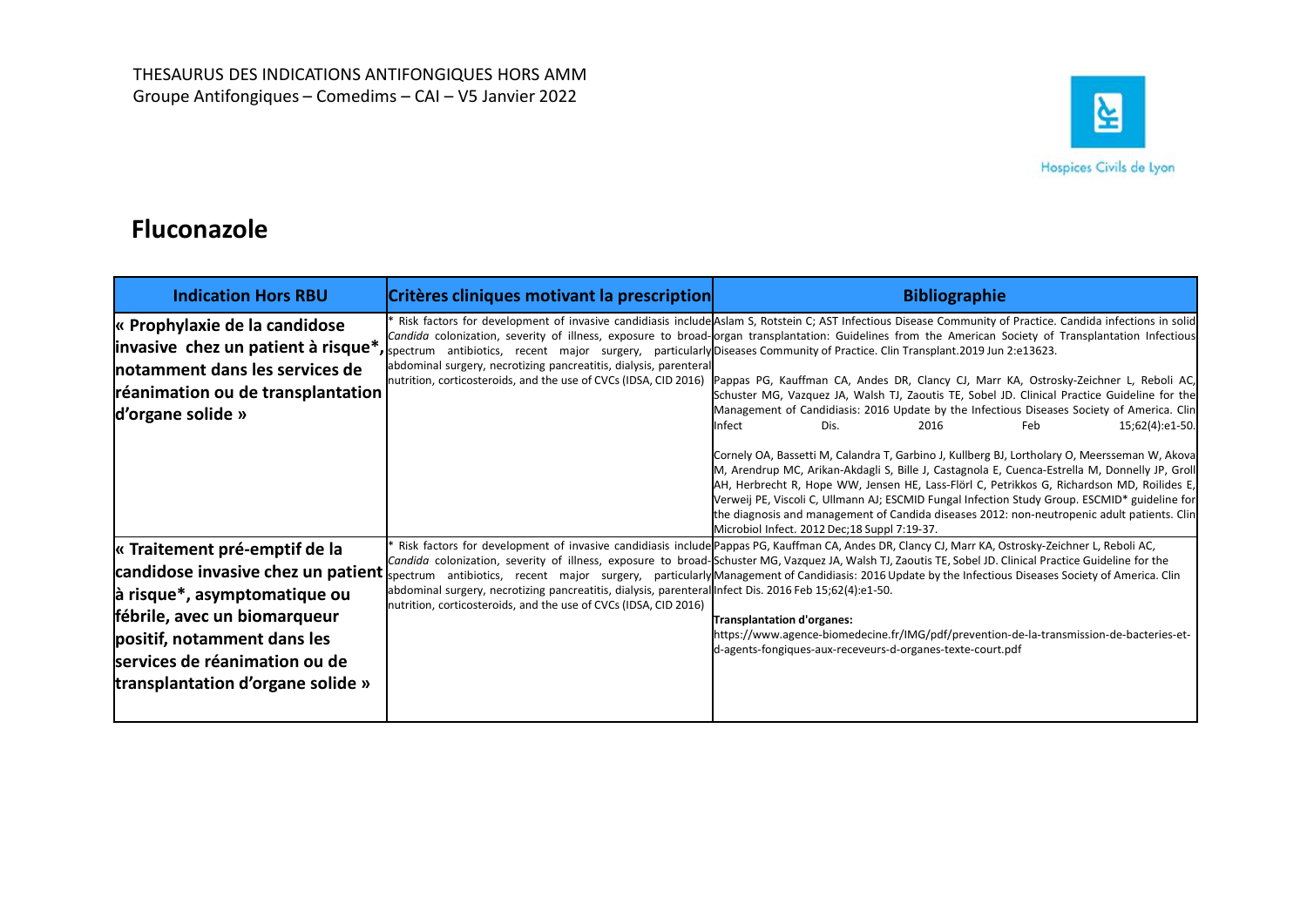

| THESAURUS DES INDICATIONS ANTIFONGIQUES HORS AMM<br>Groupe Antifongiques - Comedims - CAI - V5 Janvier 2022<br><b>Fluconazole (suite)</b>                                                    |                                                                                                                                                                                                                                                                   | 실<br>Hospices Civils de Lyon                                                                                                                                                                                                                                                                                                                                                                                                                                                                                                                                                                                                                                                                                                                                                                                                                                                                                                                                                                                                                                                                                                                                           |
|----------------------------------------------------------------------------------------------------------------------------------------------------------------------------------------------|-------------------------------------------------------------------------------------------------------------------------------------------------------------------------------------------------------------------------------------------------------------------|------------------------------------------------------------------------------------------------------------------------------------------------------------------------------------------------------------------------------------------------------------------------------------------------------------------------------------------------------------------------------------------------------------------------------------------------------------------------------------------------------------------------------------------------------------------------------------------------------------------------------------------------------------------------------------------------------------------------------------------------------------------------------------------------------------------------------------------------------------------------------------------------------------------------------------------------------------------------------------------------------------------------------------------------------------------------------------------------------------------------------------------------------------------------|
| <b>Indication Hors RBU</b>                                                                                                                                                                   | Critères cliniques motivant la<br>prescription                                                                                                                                                                                                                    | <b>Bibliographie</b>                                                                                                                                                                                                                                                                                                                                                                                                                                                                                                                                                                                                                                                                                                                                                                                                                                                                                                                                                                                                                                                                                                                                                   |
| « Traitement empirique de la<br>candidose invasive chez un<br>patient septique à risque*,<br>sans autre documentation<br>microbiologique, notamment<br>dans les services de<br>réanimation » | exposure to broad-spectrum antibiotics, recent majorof Practice. Clin Transplant. 2019 Jun 2:e13623.<br>surgery, particularly abdominal surgery, necrotizing<br>dialysis,<br>parenteral<br>pancreatitis,<br>corticosteroids, and the use of CVCs (IDSA, CID 2016) | Risk factors for development of invasive candidiasis Aslam S, Rotstein C; AST Infectious Disease Community of Practice. Candida infections in solid organ<br>include Candida colonization, severity of illness, transplantation: Guidelines from the American Society of Transplantation Infectious Diseases Community<br>nutrition, Pappas PG, Kauffman CA, Andes DR, Clancy CJ, Marr KA, Ostrosky-Zeichner L, Reboli AC, Schuster MG,<br>Vazquez JA, Walsh TJ, Zaoutis TE, Sobel JD. Clinical Practice Guideline for the Management of Candidiasis:<br>2016 Update by the Infectious Diseases Society of America. Clin Infect Dis. 2016 Feb 15;62(4):e1-50.<br>- Candidose intra-abdominale : Bassetti M, Marchetti M, Chakrabarti A, Colizza S, Garnacho-Montero J,<br>Kett DH, Munoz P, Cristini F, Andoniadou A, Viale P, Rocca GD, Roilides E, Sganga G, Walsh TJ, Tascini C,<br>Tumbarello M, Menichetti F, Righi E, Eckmann C, Viscoli C, Shorr AF, Leroy O, Petrikos G, De Rosa FG. A<br>research agenda on the management of intra-abdominal candidiasis: results from a consensus of<br>multinational experts.Intensive Care Med. 2013 Dec;39(12):2092-106. |
| « Traitement d'une IFI due à<br>une levure, rare ou résistante<br>ou sur matériel, compris dans<br>le spectre d'action de la                                                                 |                                                                                                                                                                                                                                                                   | Levures rares:<br>Chen SC, Perfect J, Colombo AL, Cornely OA, Groll AH, et al. Global guideline for the diagnosis and<br>management of rare yeast infections: an initiative of the ECMM in cooperation with ISHAM and ASM.<br>Lancet Infect Dis. 2021 Dec;21(12):e375-e386.                                                                                                                                                                                                                                                                                                                                                                                                                                                                                                                                                                                                                                                                                                                                                                                                                                                                                            |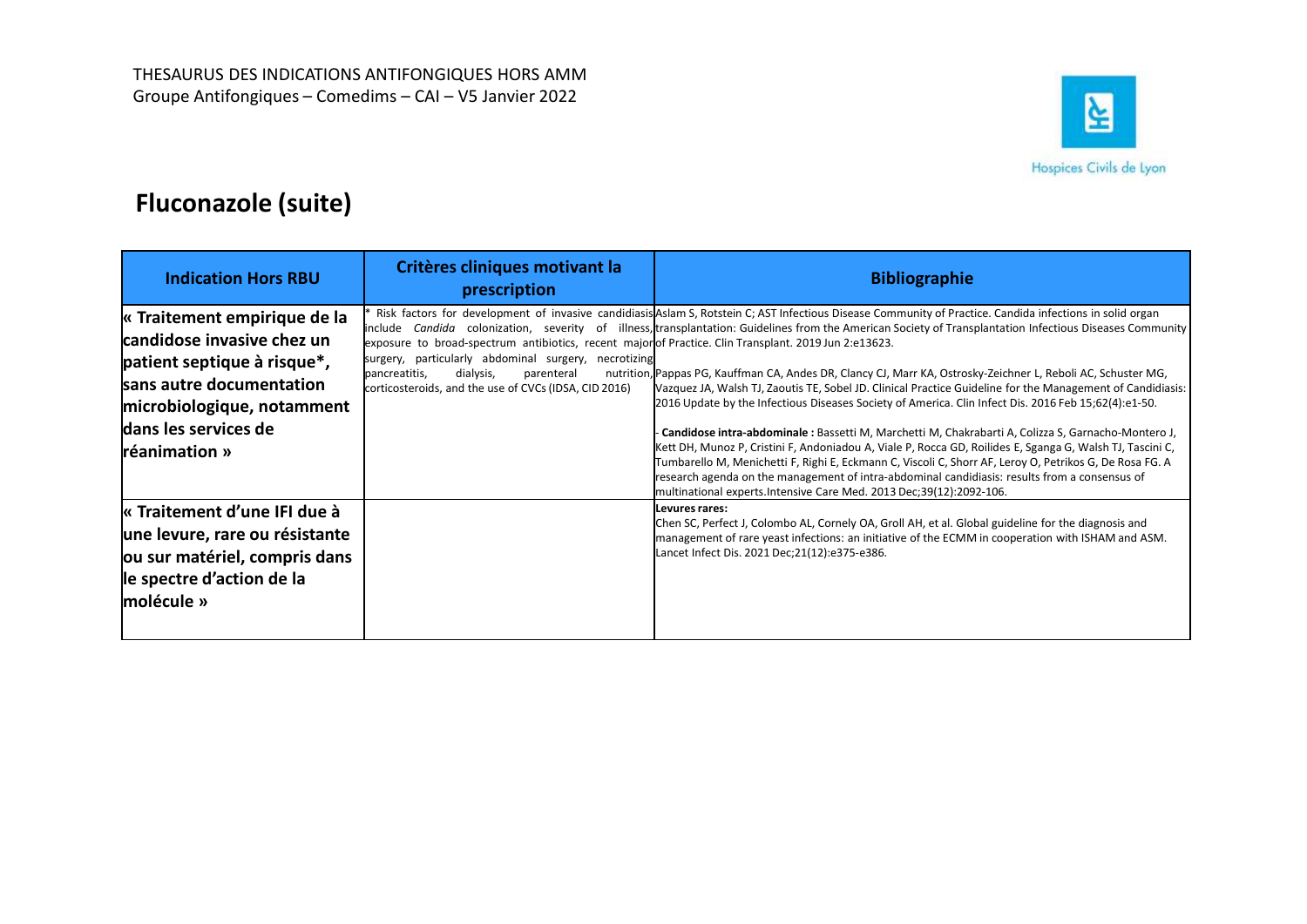

# Itraconazole

| THESAURUS DES INDICATIONS ANTIFONGIQUES HORS AMM<br>Groupe Antifongiques - Comedims - CAI - V5 Janvier 2022                                                                                    |                                                                                                                                                                                                                                                                                                                                                                                             | $ \vec{\sigma} $<br>Hospices Civils de Lyon                                                                                                                                                                                                                                                                                                                                                                 |
|------------------------------------------------------------------------------------------------------------------------------------------------------------------------------------------------|---------------------------------------------------------------------------------------------------------------------------------------------------------------------------------------------------------------------------------------------------------------------------------------------------------------------------------------------------------------------------------------------|-------------------------------------------------------------------------------------------------------------------------------------------------------------------------------------------------------------------------------------------------------------------------------------------------------------------------------------------------------------------------------------------------------------|
| <b>Itraconazole</b><br><b>Indication Hors RBU</b>                                                                                                                                              | Critères cliniques motivant la prescription                                                                                                                                                                                                                                                                                                                                                 | <b>Bibliographie</b>                                                                                                                                                                                                                                                                                                                                                                                        |
| « Prophylaxie de l'aspergillose<br>pulmonaire invasive chez les<br>patients greffés du poumon ou au<br>cas par cas chez des patients à<br>risque**, notamment dans un<br>contexte de travaux » | ** There are other high-risk patients, such as those with refractory leukemia,<br>those with solid tumors, other SOT recipients, those receiving corticosteroid<br>therapy, those with liver failure, those with COPD with progressive infiltrates<br>despite antibiotics, and critically ill patients in whom empiric therapy may be<br>warranted on a case-by-case basis (IDSA, CID 2016) | Patterson TF, Thompson GR 3rd, Denning DW, Fishman JA, Hadley S,<br>Herbrecht R, Kontoyiannis DP, Marr KA, Morrison VA, Nguyen MH, Segal BH,<br>Steinbach WJ, Stevens DA, Walsh TJ, Wingard JR, Young JA, Bennett JE.<br>Practice Guidelines for the Diagnosis and Management of Aspergillosis:<br>2016 Update by the Infectious Diseases Society of America. Clin Infect Dis.<br>2016 Aug 15;63(4):e1-e60. |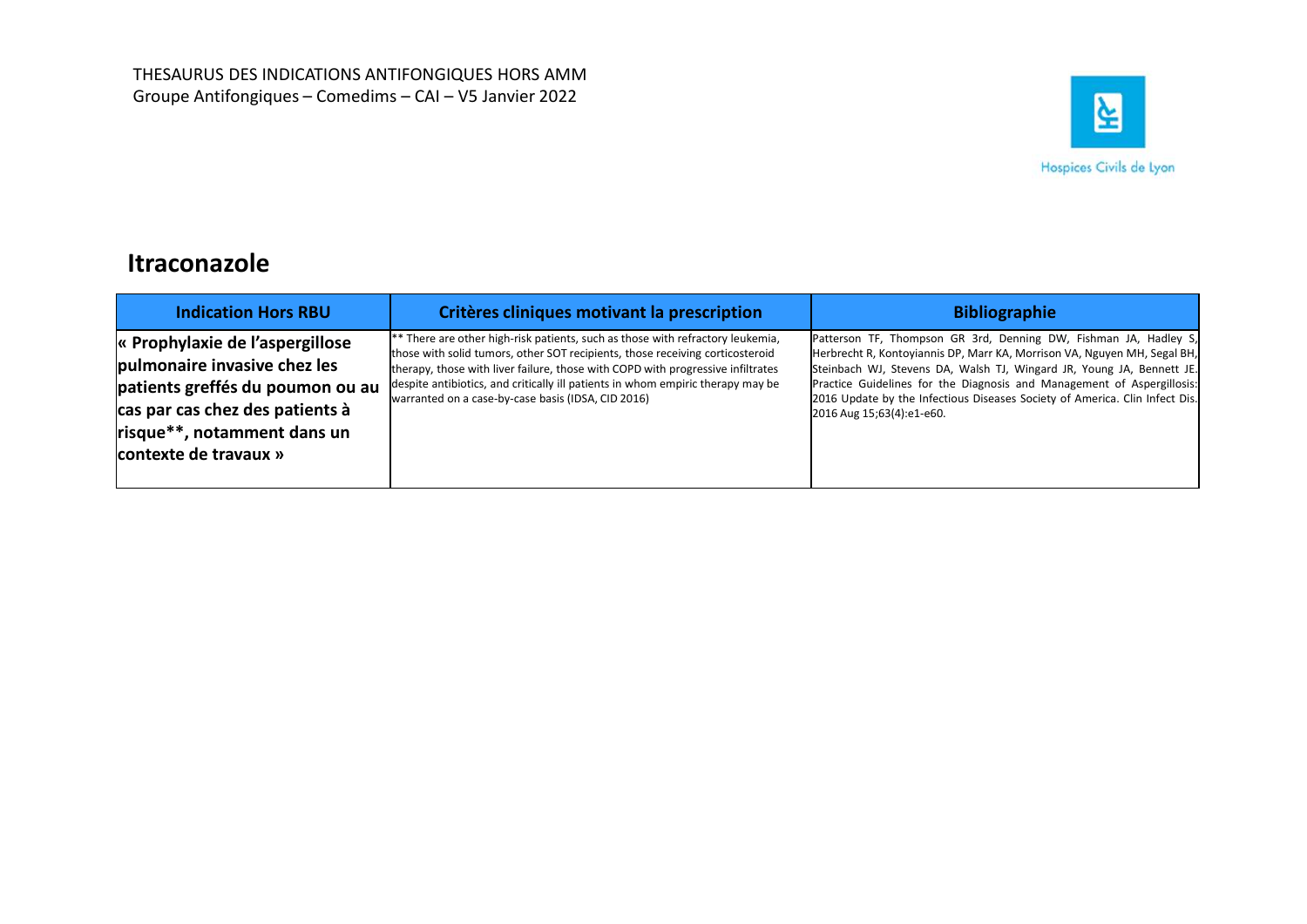# Micafungine



| <b>Micafungine</b>                                                                                                                                                                             | Groupe Antifongiques - Comedims - CAI - V5 Janvier 2022                                                                                                                                                                                                                                                                                                                   | ┙                                                                                                                                                                                                                                                                                                                                                                                                                                                                                                                                                                                                                                                                                                                                                                                                                                                                                                                                                                                                                                                                                                                                                                                                                                                                                                                                                                                                                                                                                                                                                                                                                                                                                                                                                                                                                                                                                                                                                                                                                                      |
|------------------------------------------------------------------------------------------------------------------------------------------------------------------------------------------------|---------------------------------------------------------------------------------------------------------------------------------------------------------------------------------------------------------------------------------------------------------------------------------------------------------------------------------------------------------------------------|----------------------------------------------------------------------------------------------------------------------------------------------------------------------------------------------------------------------------------------------------------------------------------------------------------------------------------------------------------------------------------------------------------------------------------------------------------------------------------------------------------------------------------------------------------------------------------------------------------------------------------------------------------------------------------------------------------------------------------------------------------------------------------------------------------------------------------------------------------------------------------------------------------------------------------------------------------------------------------------------------------------------------------------------------------------------------------------------------------------------------------------------------------------------------------------------------------------------------------------------------------------------------------------------------------------------------------------------------------------------------------------------------------------------------------------------------------------------------------------------------------------------------------------------------------------------------------------------------------------------------------------------------------------------------------------------------------------------------------------------------------------------------------------------------------------------------------------------------------------------------------------------------------------------------------------------------------------------------------------------------------------------------------------|
| <b>Indication Hors RBU</b>                                                                                                                                                                     | Critères cliniques motivant la                                                                                                                                                                                                                                                                                                                                            | Hospices Civils de Lyon<br><b>Bibliographie</b>                                                                                                                                                                                                                                                                                                                                                                                                                                                                                                                                                                                                                                                                                                                                                                                                                                                                                                                                                                                                                                                                                                                                                                                                                                                                                                                                                                                                                                                                                                                                                                                                                                                                                                                                                                                                                                                                                                                                                                                        |
| « Prophylaxie de l'aspergillose<br>pulmonaire invasive chez les<br>patients greffés du poumon ou au<br>cas par cas chez des patients à<br>risque**, notamment dans un<br>contexte de travaux » | prescription<br>** There are other high-risk patients, such as those with<br>refractory leukemia, those with solid tumors, other SOT<br>iver failure, those with COPD with progressive infiltrates<br>despite antibiotics, and critically ill patients in whom empiric<br>therapy may be warranted on a case-by-case basis (IDSA, CID Transplantation hépatique:<br>2016) | Patterson TF, Thompson GR 3rd, Denning DW, Fishman JA, Hadley S, Herbrecht R, Kontoyiannis DP,<br>Marr KA, Morrison VA, Nguyen MH, Segal BH, Steinbach WJ, Stevens DA, Walsh TJ, Wingard JR, Young<br>recipients, those receiving corticosteroid therapy, those with UA, Bennett JE. Practice Guidelines for the Diagnosis and Management of Aspergillosis: 2016 Update<br>by the Infectious Diseases Society of America. Clin Infect Dis. 2016 Aug 15;63(4):e1-e60.<br>Husain S, Camargo JF. Invasive Aspergillosis in solid-organ transplant recipients: Guidelines from the<br>American Society of Transplantation Infectious Diseases Community of Practice. Clin Transplant. 2019<br>Mar 21:e13544.<br>- Saliba F, Pascher A, Cointault O, Laterre PF, Cervera C, De Waele JJ, Cillo U, Langer RM, Lugano M,<br>Göran-Ericzon B, Phillips S, Tweddle L, Karas A, Brown M, Fischer L; TENPIN (Liver Transplant<br>European Study Into the Prevention of Fungal Infection) Investigators.; TENPIN Liver Transplant<br>European Study Into the Prevention of Fungal Infection Investigators. Randomized trial of micafungin<br>for the prevention of invasive fungal infection in high-risk liver transplant recipients. Clin Infect Dis.<br>2015 Apr 1;60(7):997-1006.                                                                                                                                                                                                                                                                                                                                                                                                                                                                                                                                                                                                                                                                                                                                                              |
| « Traitement d'une IFI due à un<br>champignon filamenteux ou à une<br>levure, rare ou résistant ou sur<br>matériel, compris dans le spectre<br>d'action de la molécule »                       |                                                                                                                                                                                                                                                                                                                                                                           | Levures rares:<br>Chen SC, Perfect J, Colombo AL, Cornely OA, Groll AH, et al. Global guideline for the diagnosis and<br>management of rare yeast infections: an initiative of the ECMM in cooperation with ISHAM and ASM.<br>Lancet Infect Dis. 2021 Dec;21(12):e375-e386.<br>Phaeohyphomycoses:<br>Chowdhary A, Meis JF, Guarro J, de Hoog GS, Kathuria S, Arendrup MC, Arikan-Akdagli S, Akova M,<br>Boekhout T, Caira M, Guinea J, Chakrabarti A, Dannaoui E, van Diepeningen A, Freiberger T, Groll AH,<br>Hope WW, Johnson E, Lackner M, Lagrou K, Lanternier F, Lass-Flörl C, Lortholary O, Meletiadis J,<br>Muñoz P, Pagano L, Petrikkos G, Richardson MD, Roilides E, Skiada A, Tortorano AM, Ullmann AJ,<br>Verweij PE, Cornely OA, Cuenca-Estrella M; European Society of Clinical Microbiology and Infectious<br>Diseases Fungal Infection Study Group.; European Confederation of Medical Mycology. ESCMID and<br>ECMM joint clinical guidelines for the diagnosis and management of systemic phaeohyphomycosis:<br>diseases caused by black fungi. Clin Microbiol Infect. 2014 Apr;20 Suppl 3:47-75.<br>Rare moulds:<br>Hoenigl M, Salmanton-García J, Walsh TJ, Nucci M, Neoh CF, Jenks JD, Lackner M, Sprute R, Al-Hatmi<br>AMS, Bassetti M, Carlesse F, Freiberger T, Koehler P, Lehrnbecher T, Kumar A, Prattes J, Richardson M,<br>Revankar S, Slavin MA, Stemler J, Spiess B, Taj-Aldeen SJ, Warris A, Woo PCY, Young JH, Albus K, Arenz<br>D, Arsic-Arsenijevic V, Bouchara JP, Chinniah TR, Chowdhary A, de Hoog GS, Dimopoulos G, Duarte RF,<br>Hamal P, Meis JF, Mfinanga S, Queiroz-Telles F, Patterson TF, Rahav G, Rogers TR, Rotstein C,<br>Wahyuningsih R, Seidel D, Cornely OA. Global guideline for the diagnosis and management of rare<br>mould infections: an initiative of the European Confederation of Medical Mycology in cooperation<br>with the International Society for Human and Animal Mycology and the American Society for<br>Microbiology. Lancet Infect Dis. 2021 Aug;21(8):e246-e257. |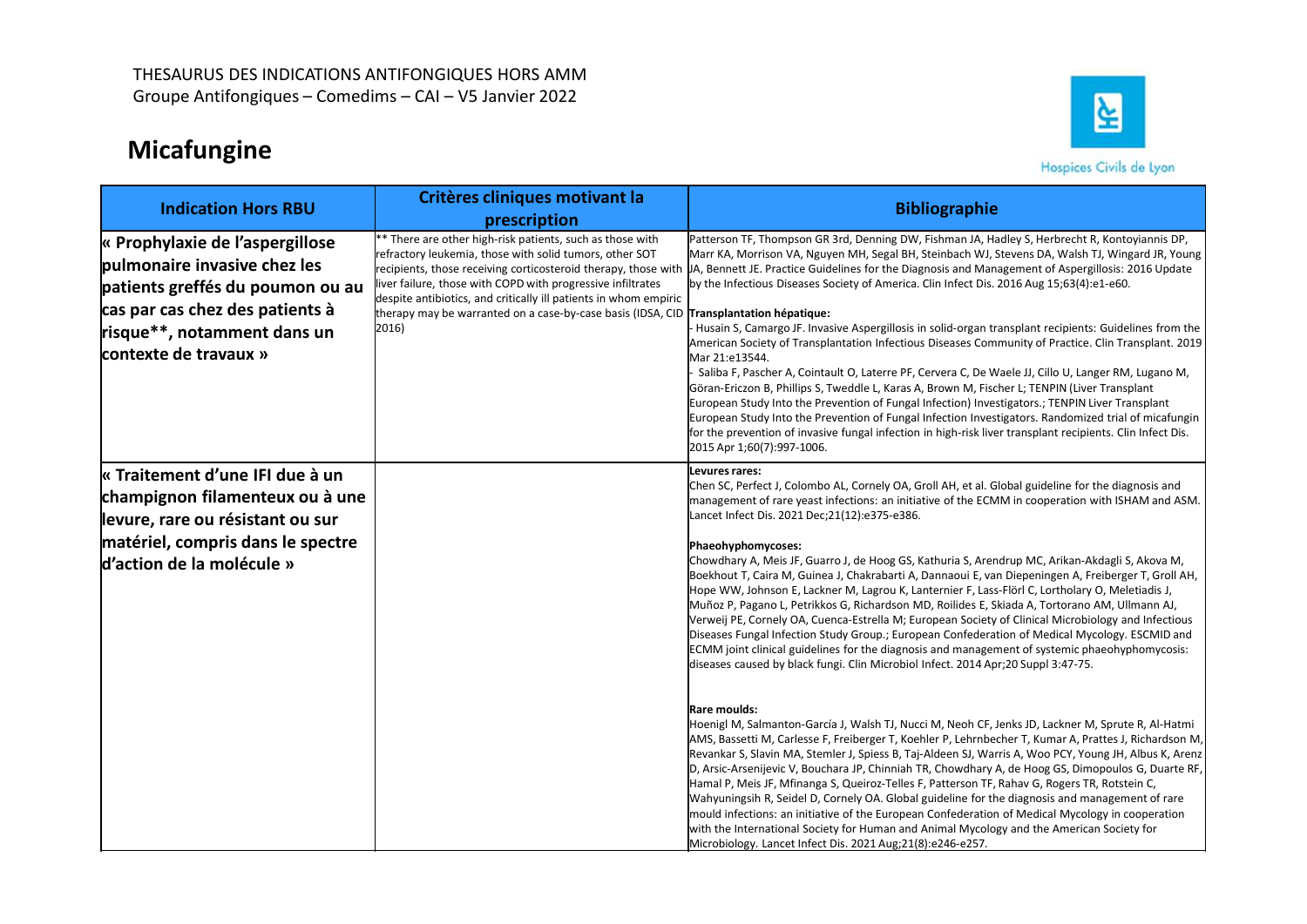# Posaconazole



| Groupe Antifongiques - Comedims - CAI - V5 Janvier 2022                                            | THESAURUS DES INDICATIONS ANTIFONGIQUES HORS AMM | 싴                                                                                                                                                                                                                                                                                                                                                                                                                                                                                                                                                                                                                                                                                                                                                                                                                                |
|----------------------------------------------------------------------------------------------------|--------------------------------------------------|----------------------------------------------------------------------------------------------------------------------------------------------------------------------------------------------------------------------------------------------------------------------------------------------------------------------------------------------------------------------------------------------------------------------------------------------------------------------------------------------------------------------------------------------------------------------------------------------------------------------------------------------------------------------------------------------------------------------------------------------------------------------------------------------------------------------------------|
| Posaconazole                                                                                       |                                                  | Hospices Civils de Lyon                                                                                                                                                                                                                                                                                                                                                                                                                                                                                                                                                                                                                                                                                                                                                                                                          |
| <b>Indication Hors RBU</b>                                                                         | Critères cliniques motivant<br>la prescription   | <b>Bibliographie</b>                                                                                                                                                                                                                                                                                                                                                                                                                                                                                                                                                                                                                                                                                                                                                                                                             |
| $\kappa$ Prophylaxie d'une infection<br>fongique invasive chez un patient                          |                                                  | Döring M, Eikemeier M, Cabanillas Stanchi KM, Hartmann U, Ebinger M, Schwarze CP, Schulz A, Handgretinger R, Müller I.<br>Antifungal prophylaxis with posaconazole vs. fluconazole or itraconazole in pediatric patients with neutropenia. Eur J Clin<br>Microbiol Infect Dis. 2015 Jun;34(6):1189-200.                                                                                                                                                                                                                                                                                                                                                                                                                                                                                                                          |
| à risque, notamment dans un<br>contexte de neutropénie<br>prolongée ( $> 10$ jours) »              |                                                  | Sung AH, Marcella SW, Xie Y. An update to the cost-effectiveness of posaconazole vs fluconazole or itraconazole in the<br>prevention of invasive fungal disease among neutropenic patients in the United States. J Med Econ. 2015 May;18(5):341-                                                                                                                                                                                                                                                                                                                                                                                                                                                                                                                                                                                 |
|                                                                                                    |                                                  | Duarte RF, López-Jiménez J, Cornely OA, Laverdiere M, Helfgott D, Haider S, Chandrasekar P, Langston A, Perfect J, Ma L,<br>van Iersel ML, Connelly N, Kartsonis N, Waskin H. Phase 1b study of new posaconazole tablet for prevention of invasive<br>fungal infections in high-risk patients with neutropenia. Antimicrob Agents Chemother. 2014 Oct;58(10):5758-65.                                                                                                                                                                                                                                                                                                                                                                                                                                                            |
|                                                                                                    |                                                  | Lundberg J, Höglund M, Björkholm M, Åkerborg Ö. Economic evaluation of posaconazole versus fluconazole or<br>itraconazole in the prevention of invasive fungal infection in high-risk neutropenic patients in Sweden. Clin Drug Investig.<br>2014 Jul;34(7):483-9.                                                                                                                                                                                                                                                                                                                                                                                                                                                                                                                                                               |
| « Traitement d'une IFI due à un<br>champignon filamenteux ou à<br>une levure, rare ou résistant ou |                                                  | Levures rares:<br>Chen SC, Perfect J, Colombo AL, Cornely OA, Groll AH, et al. Global guideline for the diagnosis and management of rare<br>yeast infections: an initiative of the ECMM in cooperation with ISHAM and ASM. Lancet Infect Dis. 2021 Dec;21(12):e375-<br>e386.                                                                                                                                                                                                                                                                                                                                                                                                                                                                                                                                                     |
| sur matériel, compris dans le<br>spectre d'action de la molécule »                                 |                                                  | Phaeohyphomycoses:<br>Chowdhary A, Meis JF, Guarro J, de Hoog GS, Kathuria S, Arendrup MC, Arikan-Akdagli S, Akova M, Boekhout T, Caira M,<br>Guinea J, Chakrabarti A, Dannaoui E, van Diepeningen A, Freiberger T, Groll AH, Hope WW, Johnson E, Lackner M, Lagrou<br>K, Lanternier F, Lass-Flörl C, Lortholary O, Meletiadis J, Muñoz P, Pagano L, Petrikkos G, Richardson MD, Roilides E, Skiada<br>A, Tortorano AM, Ullmann AJ, Verweij PE, Cornely OA, Cuenca-Estrella M; European Society of Clinical Microbiology and<br>Infectious Diseases Fungal Infection Study Group.; European Confederation of Medical Mycology. ESCMID and ECMM<br>joint clinical guidelines for the diagnosis and management of systemic phaeohyphomycosis: diseases caused by black<br>fungi. Clin Microbiol Infect. 2014 Apr;20 Suppl 3:47-75. |
|                                                                                                    |                                                  | Rare moulds:<br>Hoenigl M, Salmanton-García J, Walsh TJ, Nucci M, Neoh CF, et al. Global guideline for the diagnosis and management of<br>rare mould infections: an initiative of the European Confederation of Medical Mycology in cooperation with the<br>International Society for Human and Animal Mycology and the American Society for Microbiology. Lancet Infect Dis. 2021<br>Aug;21(8):e246-e257.                                                                                                                                                                                                                                                                                                                                                                                                                       |
|                                                                                                    |                                                  | Mucormycoses:<br>Cornely OA, Alastruey-Izquierdo A, Arenz D, Chen SCA, Dannaoui E, Hochhegger B, et al; Mucormycosis ECMM MSG<br>Global Guideline Writing Group. Global guideline for the diagnosis and management of mucormycosis: an initiative of the<br>European Confederation of Medical Mycology in cooperation with the Mycoses Study Group Education and Research<br>Consortium. Lancet Infect Dis. 2019 Dec;19(12):e405-e421.                                                                                                                                                                                                                                                                                                                                                                                           |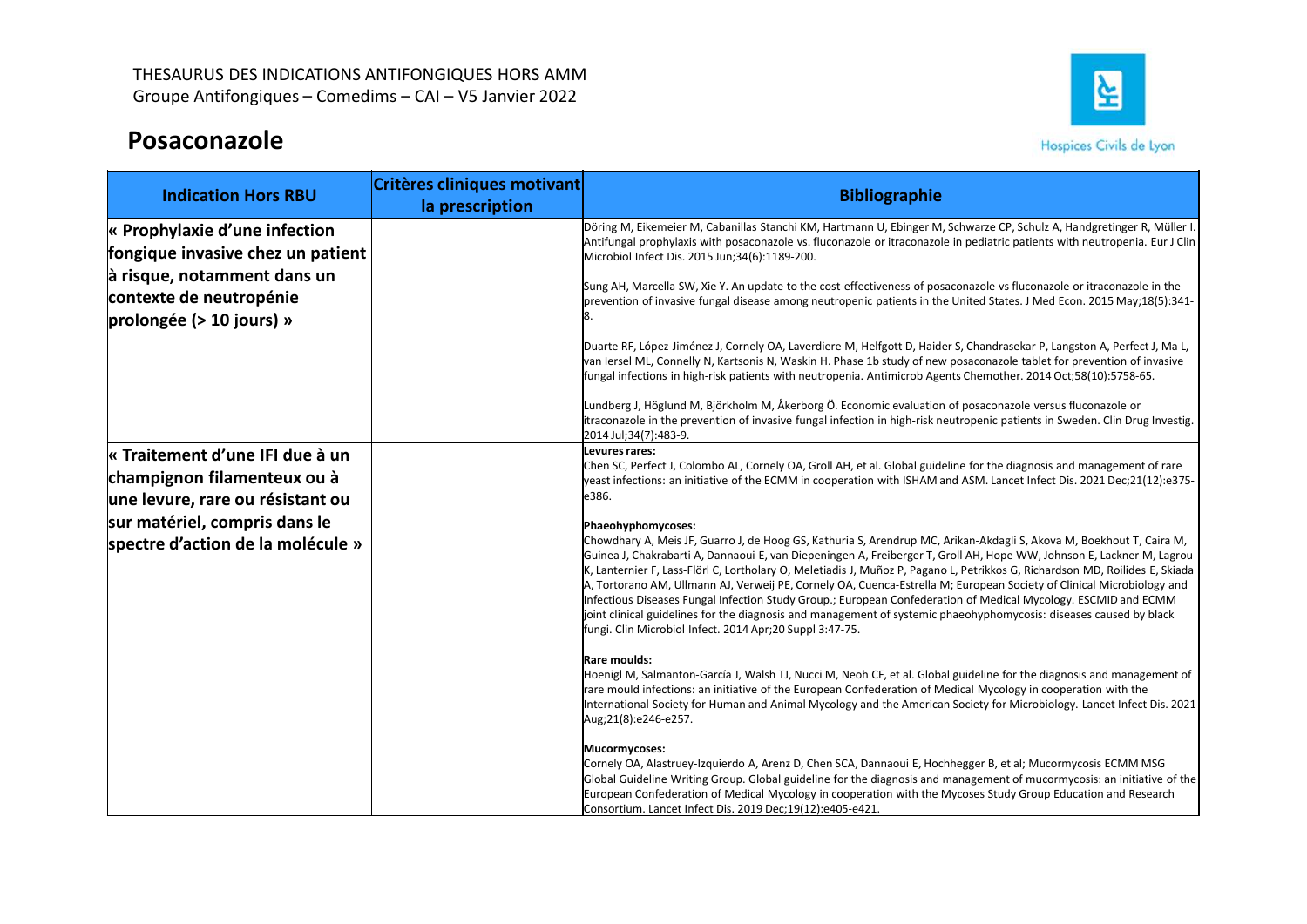# Voriconazole



| THESAURUS DES INDICATIONS ANTIFONGIQUES HORS AMM                                                                                                                                                                                                                                                                                  |                                                                                                                                                                                                                                                                                                                                                                                                                                          |                                                                                                                                                                                                                                                                                                                                                                                                                                                                                                                                                                                                |
|-----------------------------------------------------------------------------------------------------------------------------------------------------------------------------------------------------------------------------------------------------------------------------------------------------------------------------------|------------------------------------------------------------------------------------------------------------------------------------------------------------------------------------------------------------------------------------------------------------------------------------------------------------------------------------------------------------------------------------------------------------------------------------------|------------------------------------------------------------------------------------------------------------------------------------------------------------------------------------------------------------------------------------------------------------------------------------------------------------------------------------------------------------------------------------------------------------------------------------------------------------------------------------------------------------------------------------------------------------------------------------------------|
| Groupe Antifongiques - Comedims - CAI - V5 Janvier 2022                                                                                                                                                                                                                                                                           |                                                                                                                                                                                                                                                                                                                                                                                                                                          | 실                                                                                                                                                                                                                                                                                                                                                                                                                                                                                                                                                                                              |
| Voriconazole                                                                                                                                                                                                                                                                                                                      |                                                                                                                                                                                                                                                                                                                                                                                                                                          | Hospices Civils de Lyon                                                                                                                                                                                                                                                                                                                                                                                                                                                                                                                                                                        |
| <b>Indication Hors RBU</b>                                                                                                                                                                                                                                                                                                        | Critères cliniques motivant la prescription                                                                                                                                                                                                                                                                                                                                                                                              | <b>Bibliographie</b>                                                                                                                                                                                                                                                                                                                                                                                                                                                                                                                                                                           |
| « Prophylaxie de l'aspergillose<br>pulmonaire invasive chez les<br>patients greffés du poumon ou<br>au cas par cas chez des patients $\int_{\text{basis (IDSA, CID 2016)}}$<br>$ \hat{a} $ risque**, notamment dans un<br>contexte de travaux »                                                                                   | * There are other high-risk patients, such as those with refractory<br>leukemia, those with solid tumors, other SOT recipients, those<br>receiving corticosteroid therapy, those with liver failure, those with<br>COPD with progressive infiltrates despite antibiotics, and critically ill<br>patients in whom empiric therapy may be warranted on a case-by-case Clin Infect Dis. 2016 Aug 15;63(4):e1-e60.                           | Patterson TF, Thompson GR 3rd, Denning DW, Fishman JA, Hadley S, Herbrecht R<br>Kontoyiannis DP, Marr KA, Morrison VA, Nguyen MH, Segal BH, Steinbach WJ, Stevens DA,<br>Walsh TJ, Wingard JR, Young JA, Bennett JE. Practice Guidelines for the Diagnosis and<br>Management of Aspergillosis: 2016 Update by the Infectious Diseases Society of America<br>Husain S, Camargo JF. Invasive Aspergillosis in solid-organ transplant recipients: Guidelines<br>from the American Society of Transplantation Infectious Diseases Community of Practice.<br>Clin Transplant. 2019 Mar 21:e13544.   |
| « Traitement pré-emptif d'une<br>aspergillose pulmonaire<br>invasive, chez un patient à<br>risque**, asymptomatique ou<br>fébrile, avec un biomarqueur<br>positif sans autre<br>documentation<br>microbiologique, notamment<br>dans un contexte de<br>neutropénie prolongée (> 10<br>jours) ou de transplantation<br>pulmonaire » | * There are other high-risk patients, such as those with refractory<br>leukemia, those with solid tumors, other SOT recipients, those<br>receiving corticosteroid therapy, those with liver failure, those with<br>COPD with progressive infiltrates despite antibiotics, and critically ill<br>patients in whom empiric therapy may be warranted on a case-by-case Clin Infect Dis. 2016 Aug 15;63(4):e1-e60.<br>basis (IDSA, CID 2016) | Patterson TF, Thompson GR 3rd, Denning DW, Fishman JA, Hadley S, Herbrecht R,<br>Kontoyiannis DP, Marr KA, Morrison VA, Nguyen MH, Segal BH, Steinbach WJ, Stevens DA,<br>Walsh TJ, Wingard JR, Young JA, Bennett JE. Practice Guidelines for the Diagnosis and<br>Management of Aspergillosis: 2016 Update by the Infectious Diseases Society of America.<br>Husain S, Camargo JF. Invasive Aspergillosis in solid-organ transplant recipients: Guidelines<br>from the American Society of Transplantation Infectious Diseases Community of Practice.<br>Clin Transplant. 2019 Mar 21:e13544. |